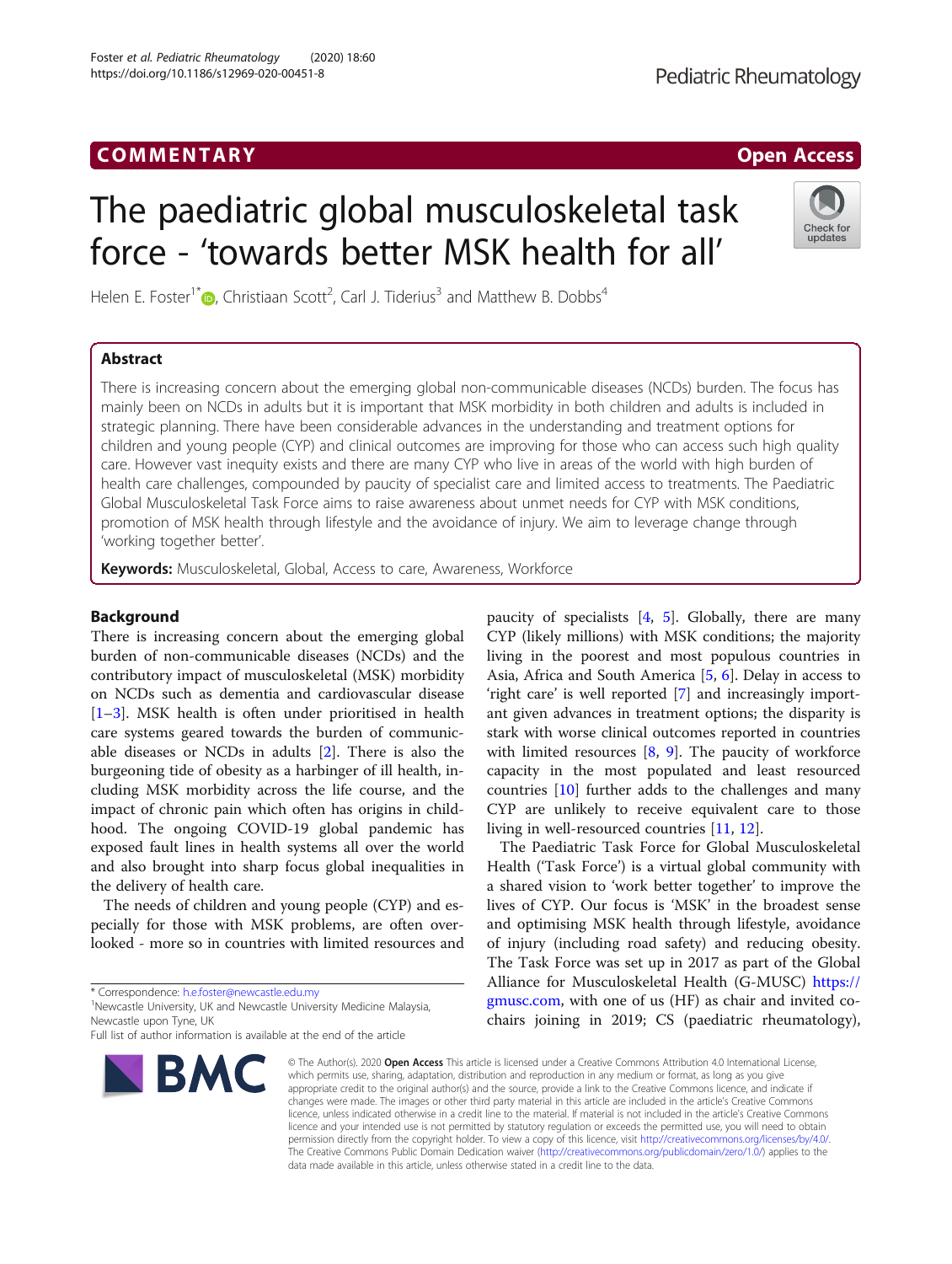MD (paediatric orthopaedics) and CT (MSK health promotion). 'Joining forces' with PReS has facilitated momentum and growth with global regional representatives and currently > 280 members are signed up to group emails (including doctors, nurses, allied health and representatives from professional societies, industry and research consortia). Communications are facilitated through e-Newsletters, social media and 'face to face' meetings at professional gatherings. Our work has no dedicated funding and we acknowledge administrative support from G-MUSC.

### Table - Aims of the Task Force

# To Raise Awareness

- About the many children and young people around the world with MSK problems
- About the considerable long-term impact of untreated MSK conditions starting in early life: impact on young people, their families, carers and society
- That many conditions are treatable; long term disability can be avoided thus reducing 'cost' to individuals and society

### To Identify and Promote tangible exemplar solutions to improve access to 'right' care

- Models of clinical care and access to medicines
- Education and training 'fit for purpose' and to increase workforce capacity
- Promote contextually relevant research and wider inclusion

#### To Promote healthy joints and bones

- Through lifestyle (e.g. diet, exercise, behaviours)
- Reduce the risk of injury and reduce levels of obesity
- Reduce the long term risk of osteoarthritis and osteoporosis

Our 'modus operandi' is 'working better together', with focus on learning from each other. It is imperative that we do not 'reinvent the wheel'; our efforts have been to engage widely, identify exemplar solutions and foster collaborations to extend their benefit to more individuals across different health care contexts. We focus on 'low hanging fruit'; identifying and supporting exemplars with greatest potential impact and at lower 'cost' in terms of resource. Our 'Call to Action' encompasses awareness, workforce capacity, models of care, research and policy themes to address the spectrum of MSK health [\[13](#page-2-0)]. In many of the exemplar initiatives listed below, Task Force members are working in collaboration to increase their reach and impact.

#### Awareness, advocacy and policy:

- WOrld young Rheumatic Diseases day (WORD) (<https://wordday.org>); An awareness initiative with global participation and to promote the importance of early diagnosis and access to specialist care.
- The Paediatric Bone and Joint Day ([https://www.](https://www.usbji.org/programs/pediatric-specialty-group/world-pediatric-bone-and-joint-day) [usbji.org/programs/pediatric-specialty-group/world-](https://www.usbji.org/programs/pediatric-specialty-group/world-pediatric-bone-and-joint-day)

[pediatric-bone-and-joint-day\)](https://www.usbji.org/programs/pediatric-specialty-group/world-pediatric-bone-and-joint-day) highlighting lifestyle changes to optimise MSK health.

- Generation Pep: A programme to encourage physical activity and healthy lifestyle behaviours ([https://generationpep.se/sv/\)](https://generationpep.se/sv/).
- Promotion of MSK disability as an important contribution to global NCD burden (e.g. [http://](http://www.ncdchild.org) [www.ncdchild.org](http://www.ncdchild.org))
- The WHO Essential Medicines List [\(https://list.](https://list.essentialmeds.org/) [essentialmeds.org/](https://list.essentialmeds.org/)). An effort is in progress to increase the medications available for paediatric rheumatic diseases [\[14\]](#page-2-0).
- Juvenile Arthritis Management in Less resourced Countries [\[15\]](#page-2-0) highlighted need for pragmatic clinical guidelines and research to inform clinical practice in LRIC and a further needs assessment for South East Asia and Asia Pacific countries is underway.
- Wikipedia as an open e-resource with reach to a wide audience. An effort is underway to update relevant pages (e.g [https://en.wikipedia.org/wiki/](https://en.wikipedia.org/wiki/Juvenile_idiopathic_arthritis) [Juvenile\\_idiopathic\\_arthritis\)](https://en.wikipedia.org/wiki/Juvenile_idiopathic_arthritis).

#### Models of care, education and training:

- MiracleFeet: A global programme to develops and support local teams to facilitate diagnosis and management of clubfoot [\(https://www.miraclefeet.org](https://www.miraclefeet.org)).
- Project ECHO: A global multidisciplinary educational platform for health care professionals ([https://echo.unm.edu/\)](https://echo.unm.edu/) to enable delivery of high quality clinical care within clinical networks [[16](#page-2-0)].
- RightPath [\(http://www.rightpath.solutions](http://www.rightpath.solutions)) is a community-based MSK triage model delivered by paediatric physiotherapists.
- Paediatric Musculoskeletal Matters (PMM) [[17](#page-2-0)] (<http://www.pmmonline.org>) as a free e-resource with content from global partners, global initiatives for MSK curricula [[18,](#page-2-0) [19\]](#page-2-0) and rheumatology training programmes in countries where specialist care is lacking [[19\]](#page-2-0).
- PReS training schemes (e.g. [https://www.pres.eu/](https://www.pres.eu/activities/young-investigators/fellowship-programs.html) [activities/young-investigators/fellowship-programs.](https://www.pres.eu/activities/young-investigators/fellowship-programs.html) [html\)](https://www.pres.eu/activities/young-investigators/fellowship-programs.html) open to countries outside of Europe and bursaries for clinicians from LRIC to existing CME events (e.g. EULAR and PReS meetings).

# Conclusions

# "If you want to go fast, go alone. If you want to go far, go together" - African proverb

The Task Force has gained considerable momentum through amazing engagement and motivation within our